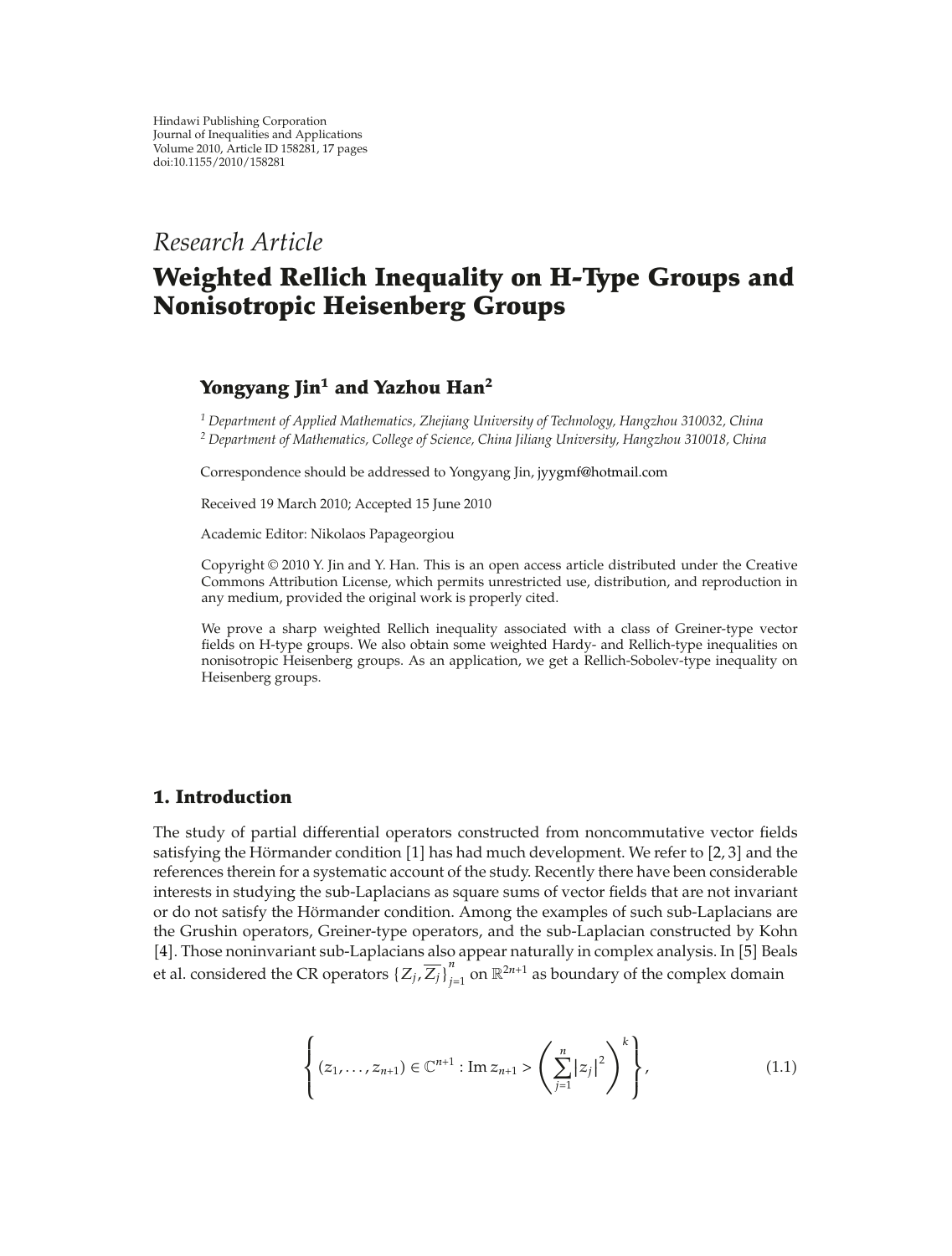where  $Z_j = (1/2)X_j - iY_j$ ,

$$
X_j = \frac{\partial}{\partial x_j} + 2ky_j |z|^{2k-2} \frac{\partial}{\partial t'}, \qquad Y_j = \frac{\partial}{\partial y_j} - 2kx_j |z|^{2k-2} \frac{\partial}{\partial t'}, \tag{1.2}
$$

and *k* is a positive integer. The space  $\mathbb{R}^{2n+1}$  has a natural structure of a Heisenberg group, but the vector fields are not left or right invariant. In [6] Zhang and Niu studied the Greiner vector fields on  $\mathbb{R}^{2n+1}$  for general parameter  $k \ge 1$  and got the corresponding Hardy-type inequality. Note that for nonintegral *k* these vector fields do not satisfy the Hörmander condition and are not smooth.

H-type groups were introduced by Kaplan [7] as direct generalizations of Heisenberg groups. In  $[8]$  we define a class of vector fields *X* (see  $(2.5)$ ) on H-type groups generalizing the vector fields  $(1.2)$  considered in  $[5, 6]$  and find the fundamental solution of the corresponding *p*-Laplacian with singularity at the identity element. Also we prove a Hardy-type inequality associated to *X*.

The goal of the present paper is to continue our study on analysis associated with Greiner-type vector fields *X* introduced in [8]. We will throughout study the Rellich inequality which is a generalization of Hardy inequality to higher-order derivatives. They have various applications in the study of elliptic and parabolic PDEs. The classical Rellich inequality in  $\mathbb{R}^n$  states that for  $n \geq 5$  and  $\phi \in C_0^{\infty}(R^n \setminus \{0\})$ ,

$$
\int_{R^n} |\Delta \phi(x)|^2 dx \ge \left(\frac{n(n-4)}{4}\right)^2 \int_{R^n} \frac{|\phi(x)|^2}{|x|^4} dx.
$$
 (1.3)

The constant  $n^2(n-4)^2/16$  is sharp and is never achieved. Davies and Hinz [9] generalized (1.3) to the *L<sup>p</sup>* case and showed that for any  $p \in (1, n/2)$  there holds

$$
\int_{R^n} |\Delta \phi(x)|^p dx \ge \left(\frac{n(p-1)(n-2p)}{p^2}\right)^p \int_{R^n} \frac{|\phi(x)|^p}{|x|^{2p}} dx.
$$
 (1.4)

See also the works in [10–13].

In a recent paper [14] Yang obtains an  $L^2$  version of Rellich inequality associated with the left-invariant vector fields in the setting of Heisenberg group, there is a similar *L*<sup>2</sup> Rellich inequality on the general carnot group in [15] with different approach. A natural question is to find an  $L^p$  version of Rellich inequality in this general setting. The main purpose of the present paper is to prove some weighted *Lp*-Rellich inequalities associated with Greiner-type vector fields on H-type groups. Our approach depends on the fundamental solution of the corresponding square operator and the weighted Hardy inequality proved in our earlier paper [8]. We prove also some weighted  $L<sup>p</sup>$  Hardy and Rellich inequalities on nonisotropic Heisenberg groups by a different method caused by the absence of the explicit representation formula for fundamental solution. As an application, we get a Rellich-Sobolevtype inequality on Heisenberg groups.

The plan of the paper is as follows. In Section 2 we introduce a class of Greinertype vector field and prove the corresponding weighted *L<sup>p</sup>*-Rellich inequality on H-type groups; Section 3 is devoted to the proof of weighted Hardy- and Rellich-type inequalities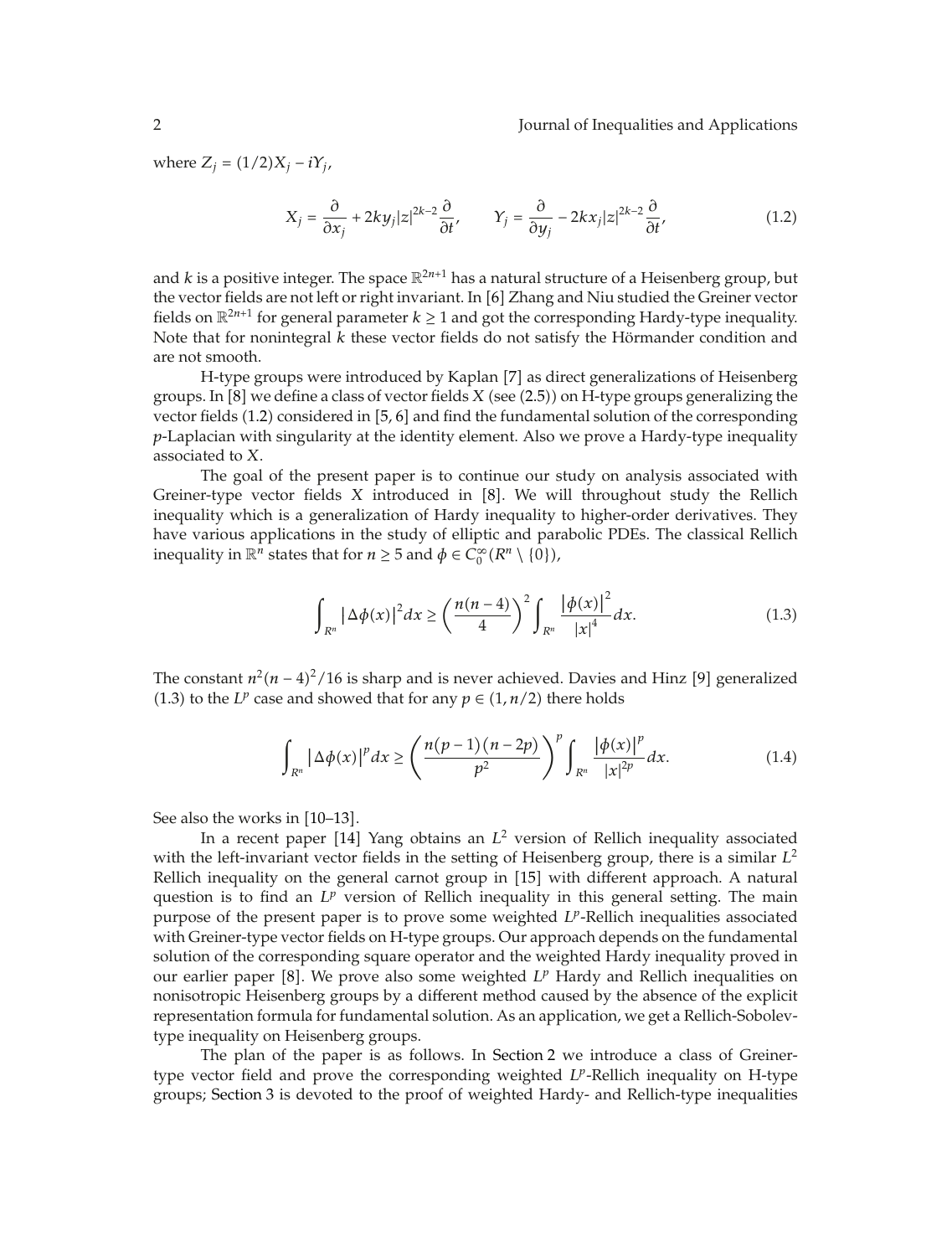on nonisotropic Heisenberg groups and a Rellich-Sobolev-type inequality on Heisenberg groups.

#### **2. Rellich Inequality on H-Type Groups**

We recall that a simply connected nilpotent group  $\mathbb G$  is of Heisenberg type, or of H-type, if its Lie algebra  $\mathfrak{n} = V \oplus \mathfrak{t}$  is of step two,  $[V, V] \subset \mathfrak{t}$ ,  $[t, V] = 0$  and if there is an inner product  $\langle \cdot, \cdot \rangle$ on n such that the linear map

$$
J: \mathfrak{t} \longrightarrow \text{End}(V),\tag{2.1}
$$

defined by the condition

$$
\langle J_t(u), v \rangle = \langle t, [u, v] \rangle \quad u, v \in V, \ z \in \mathfrak{t}, \tag{2.2}
$$

satisfies

$$
J_t^2 = -|t|^2 \mathbf{Id} \tag{2.3}
$$

for all  $t \in \mathfrak{t}$ , where  $|t|^2 = \langle t, t \rangle$ .

Groups of H-type were introduced by Kaplan in [7] as direct generalizations of Heisenberg groups, and they have been studied quite extensively; see [16-19] and the references therein.

We identify  $\mathbb G$  with its Lie algebra n via the exponential map,  $\exp : V \oplus \mathfrak t \to \mathbb G$ . The Lie group product is given by

$$
(u,t)(v,s) = \left(u+v, t+s+\frac{1}{2}[u,v]\right).
$$
 (2.4)

For  $g \in \mathbb{G}$ , we write  $g = (z(g), t(g)) \in V \oplus \mathfrak{t}$ .

In [8] the authors constructed a family of Greiner-type vector fields  $X = \{X_1, \ldots, X_m\}$ on G:

$$
X_j = \partial_j + \frac{1}{2}k|z|^{2k-2}\partial_{[z,e_j]}, \quad j = 1, 2, ..., m,
$$
 (2.5)

where  $\partial_j = \partial_{e_j}$ ,  $\partial_{[z,e_j]}$  are the directional derivatives,  $\{e_j\}_{j=1,\dots,m}$  is an orthonormal basis of *V*, and  $k \ge 1$  is a fixed parameter. If  $k = 1, X_j$  are the left-invariant vector fields defined by the orthonormal basis  ${e_j}\big|_{j=1}^m$  on *V*. The corresponding degenerate *p*-sub-Laplacian is

$$
L_{p,k}u = \text{div}_X\left(|\nabla_X u|^{p-2}\nabla_X u\right),\tag{2.6}
$$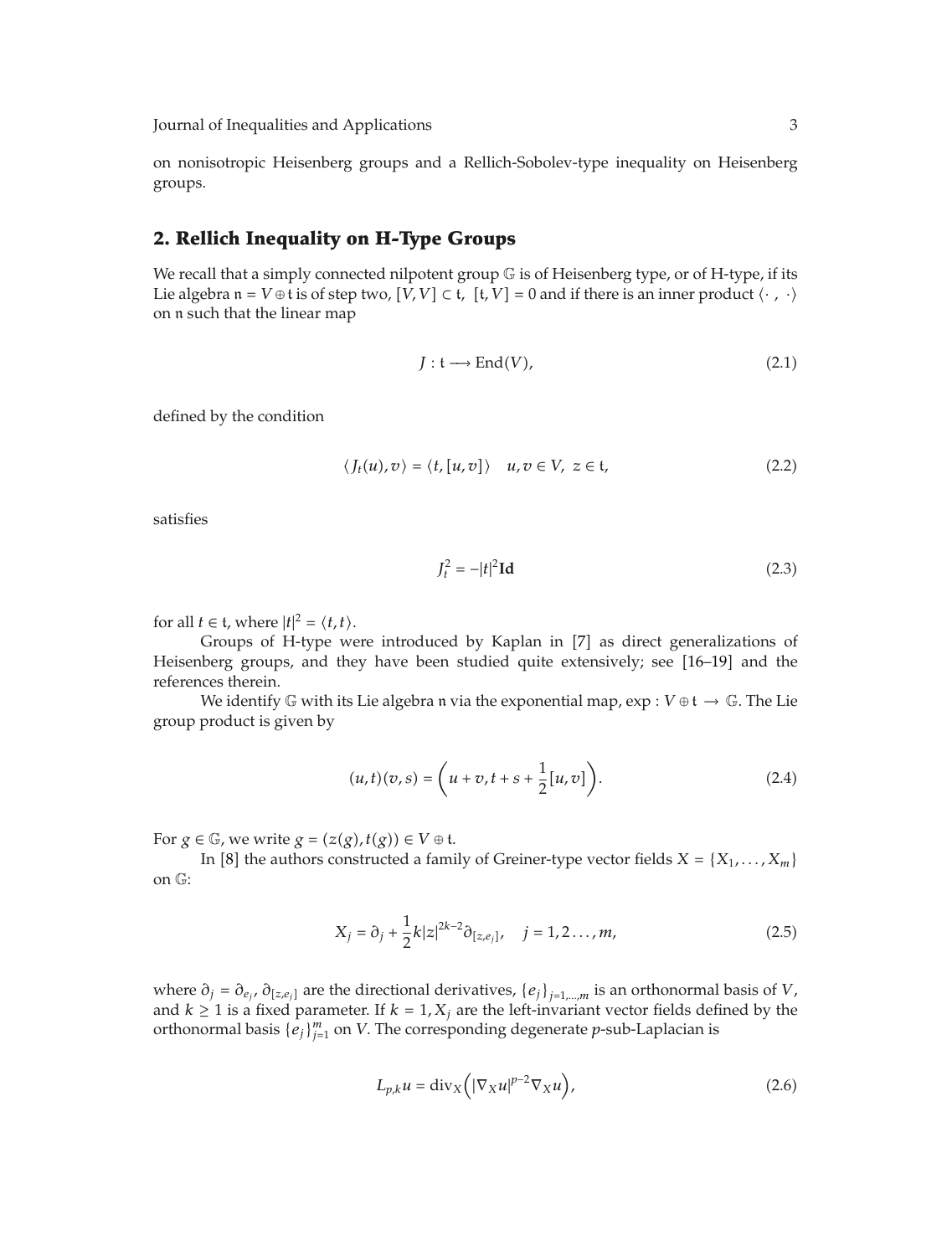where

$$
\nabla_X u = (X_1 u, \dots, X_m u), \qquad \text{div}_X (u_1, \dots, u_m) = \sum_{j=1}^m X_j u_j. \tag{2.7}
$$

We denote

$$
\Delta_X = L_{2,k} = \sum_{i=1}^{m} X_i^2.
$$
\n(2.8)

There is a one-parameter group of dilations  $\{\delta_{\lambda} : \lambda > 0\}$  on  $\mathbb{G}$ :

$$
\delta_{\lambda}: (z,t) \longmapsto (w,s) = \left(\lambda z, \lambda^{2k} t\right). \tag{2.9}
$$

The volume element is transformed by *δ* via

$$
dw ds = \lambda^Q dz dt, \qquad (2.10)
$$

where  $Q := m+2kq$  with  $m = \dim V$  and  $q = \dim t$ . Q will be called the degree of homogeneity and is the homogeneous dimension if  $k = 1$ . We define a corresponding *homogeneous norm* by

$$
d = d(z, t) := (|z|^{4k} + 16|t|^2)^{1/4k}.
$$
 (2.11)

*Remark 2.1.* Note that when  $p = 2$  and  $k = 1$ ,  $L_{p,k}$  becomes the sub-Laplacian  $\Delta_{\mathbb{G}}$  on the Htype group G. If  $p = 2$ ,  $q = 1$ , and  $k = 2, 3, \ldots, L_{p,k}$  is a Greiner operator (see [5, 20]). Also we note that vector fields  $\{X_i\}$  are neither left nor right invariant and they do not satisfy Hörmander's condition for  $k > 1$ ,  $k \notin \mathbb{Z}$ .

The main results in  $[8]$  are the following.

**Theorem 2.2.** Let  $\mathbb G$  be an H-type group,  $k \geq 1$ , and  $Q = m + 2kq$ . Then for  $1 < p < \infty$ ,

$$
\Gamma_p = \begin{cases}\nC_p \ d^{(p-Q)/(p-1)}, & p \neq Q, \\
C_Q \log \frac{1}{d'}, & p = Q\n\end{cases}
$$
\n(2.12)

*is a fundamental solution of*  $L_{p,k}$  *with singularity at the identity element*  $0 \in \mathbb{G}$ *. Here*  $d(z, t)$  *is defined in*  $(2.11)$ *,* 

$$
C_p = \frac{p-1}{p-Q} (\sigma_p)^{-1/(p-1)}, \qquad C_Q = -(\sigma_Q)^{-1/(Q-1)},
$$
  

$$
\sigma_p = \left(\frac{1}{4}\right)^{q-1/2} \frac{\pi^{(q+m)/2} \Gamma\left(\left((2k-1)p+m\right)/4k\right)}{\Gamma(m/2) \Gamma\left(\left((2k-1)p+Q\right)/4k\right)}.
$$
 (2.13)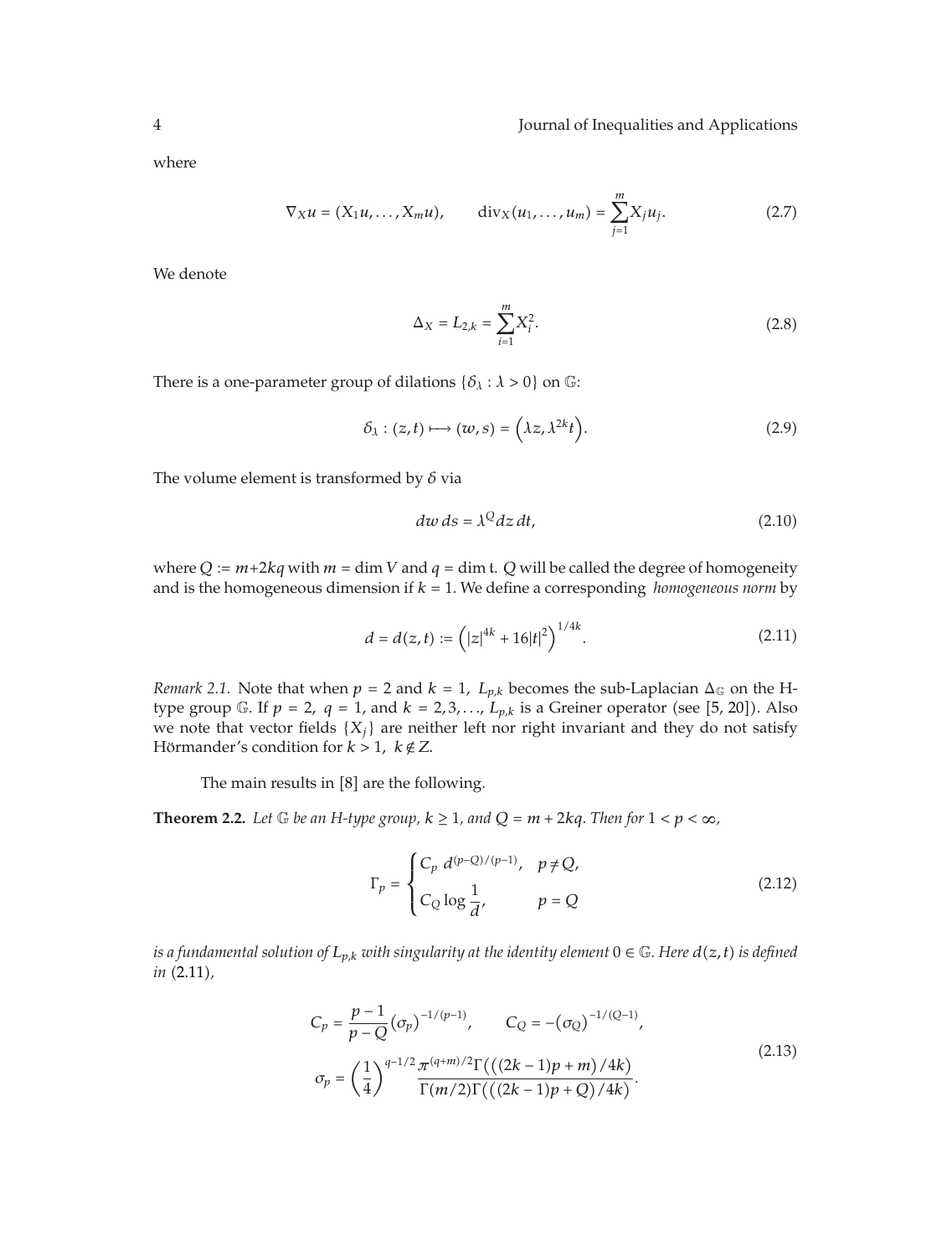**Theorem 2.3.** Let  $\mathbb G$  be an H-type group,  $k \geq 1$ , and  $Q = m + 2kq$ . Suppose that  $1 < p < Q + \alpha$ . *Then the following Hardy-type inequality holds for*  $\Phi \in C_0^{\infty}(\mathbb{G} \setminus \{0\})$ :

$$
\int_{\mathbb{G}} d^{\alpha} |\nabla_{X} \Phi|^{p} \ge \left(\frac{Q+\alpha-p}{p}\right)^{p} \int_{\mathbb{G}} d^{\alpha} \left(\frac{|z|}{d}\right)^{(2k-1)p} \left|\frac{\Phi}{d}\right|^{p},\tag{2.14}
$$

*where*  $\nabla_X f = (X_1 f, X_2 f, \dots, X_m f)$  *is the gradient defined by the vector fields* (2.5). Moreover, the *constant*  $((Q + \alpha - p)/p)^p$  *is sharp.* 

Based on the above two theorems, we will prove the following *Lp* version of weighted Rellich inequality on H-type groups.

**Theorem 2.4.** Let  $\mathbb G$  be an H-type group,  $k \geq 1$ , and  $Q = m + 2kq$ . Suppose that  $1 < p < +\infty$ , 2 –  $Q < \alpha < \min\{(p-1)(Q-2), (Q-2)\}\$ . Then the following Rellich-type inequality holds for  $\Phi \in$  $C_0^{\infty}(\mathbb{G} \setminus \{0\})$ :

$$
\int_{\mathbb{G}} d^{\alpha+4k(p-1)} |z|^{(2-4k)(p-1)} |\Delta_X \phi|^p \ge \left( \frac{(Q+\alpha-2) \left[ (p-1)(Q-2) - \alpha \right]}{p^2} \right)^p \int_{\mathbb{G}} d^{\alpha-4k} |z|^{4k-2} |\phi|^p. \tag{2.15}
$$

*Moreover, the constant*  $((Q + \alpha - 2)[(p - 1)(Q - 2) - \alpha]/p^2)^p$  *is sharp.* 

*Remark* 2.5. In the abelian case  $\mathbb{G} = \mathbb{R}^n$ , the above result recovers the classical Rellich inequality (1.4) with  $d(x) = |x|$ ,  $\alpha = 2 - 2p$  under the condition  $2p < n$ .

*Remark* 2.6. When we take  $p = 2$  and  $k = q = 1$ , our inequality (2.15) is just inequality (1.5) in [14] and inequality  $(5.2)$  in [15] for Heisenberg groups.

Now we prove Theorem 2.4.

*Proof.* We denote  $u = d^{2-Q}$ , where *d* is as in (2.11), then

$$
\Delta_X(d^{\alpha}) = \Delta_X\left(\left(d^{2-Q}\right)^{\alpha/(2-Q)}\right) = \Delta_X\left(u^{\alpha/(2-Q)}\right)
$$
  
= 
$$
\frac{\alpha}{2-Q}u^{\alpha/(2-Q)-1}\Delta_X u + \frac{\alpha}{2-Q}\left(\frac{\alpha}{2-Q}-1\right)u^{\alpha/(2-Q)-2}|\nabla_X u|^2,
$$
 (2.16)

for  $\alpha > 2 - Q$ ; we have

$$
\int_{\mathbb{G}} |\phi|^p \Delta_X d^{\alpha} = \int_{\mathbb{G}} \frac{\alpha}{2 - Q} u^{\alpha/(2 - Q) - 1} \Delta_X u |\phi|^p + \int_{\mathbb{G}} \frac{\alpha}{2 - Q} \left( \frac{\alpha}{2 - Q} - 1 \right) u^{\alpha/(2 - Q) - 2} |\nabla_X u|^2 |\phi|^p
$$

$$
= \int_{\mathbb{G}} \frac{\alpha}{2 - Q} \left( \frac{\alpha}{2 - Q} - 1 \right) u^{\alpha/(2 - Q) - 2} |\nabla_X u|^2 |\phi|^p
$$

$$
= \alpha(\alpha - 2 + Q) \int_{\mathbb{G}} d^{\alpha - 2} |\nabla_X d|^2 |\phi|^p
$$
(2.17)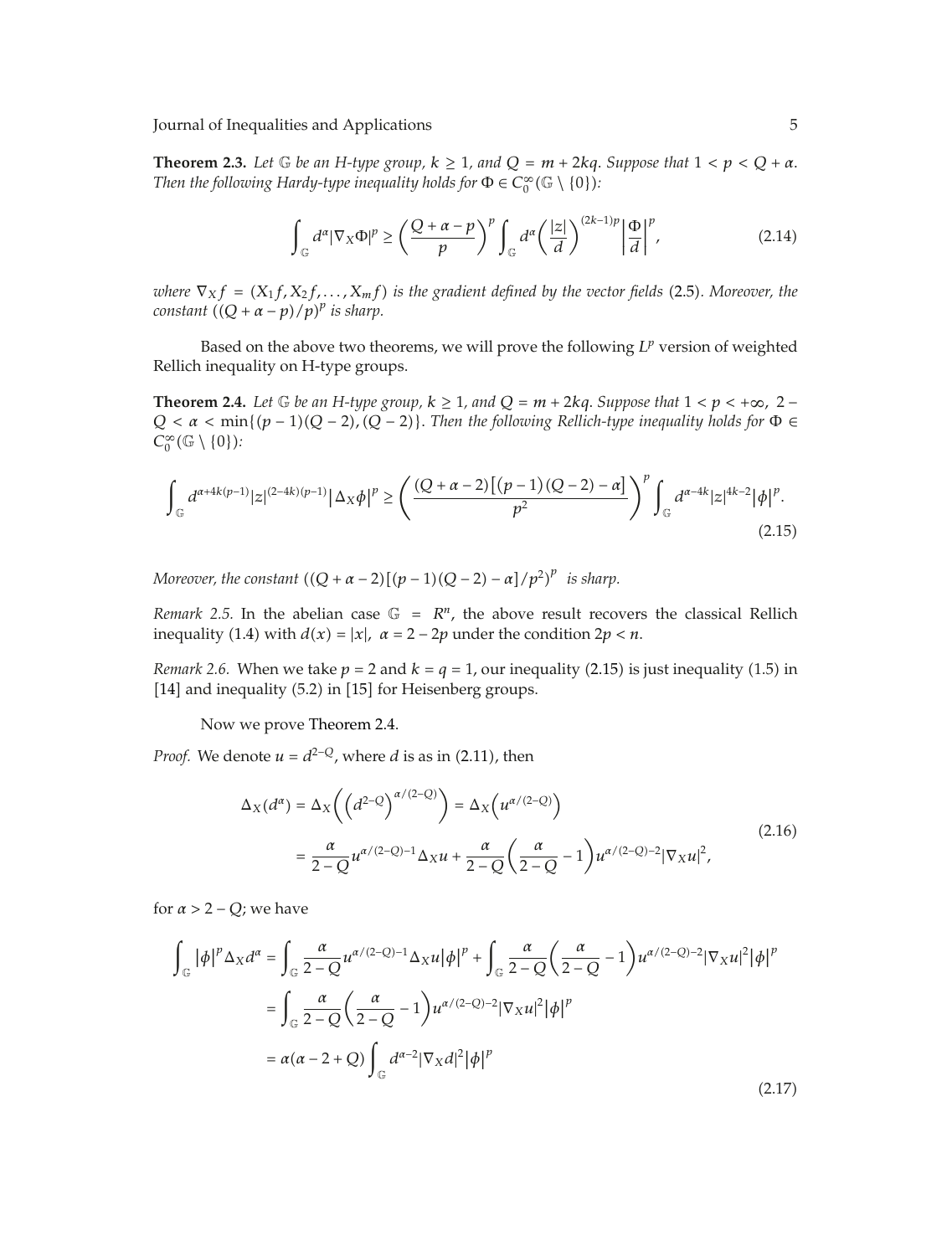since  $C_2 \cdot u$  is the fundamental solution of  $\Delta_X$  at the origin by Theorem 2.2; however the left-hand side is

$$
\int_{\mathbb{G}} |\phi|^{p} \Delta_{X} d^{\alpha} = -\int_{\mathbb{G}} p |\phi|^{p-2} \phi \nabla_{X} \phi \nabla_{X} (d^{\alpha})
$$
\n
$$
= p \int_{\mathbb{G}} d^{\alpha} \Big( (p-1) |\phi|^{p-2} |\nabla_{X} \phi|^{2} + |\phi|^{p-2} \phi \Delta_{X} \phi \Big). \tag{2.18}
$$

Thus, by (2.17), (2.18), and the corresponding weighted Hardy inequality (Theorem 2.3), we have

$$
\alpha(\alpha-2+Q)\int_{\mathbb{G}}d^{\alpha-2}|\nabla_{X}d|^{2}|\phi|^{p}-p\int_{\mathbb{G}}d^{\alpha}|\phi|^{p-2}\phi\Delta_{X}\phi
$$
\n
$$
=p(p-1)\int_{\mathbb{G}}d^{\alpha}|\nabla_{X}\phi|^{2}|\phi|^{p-2}=\frac{4p(p-1)}{p^{2}}\int_{\mathbb{G}}d^{\alpha}|\nabla_{X}(|\phi|^{p/2})|^{2}
$$
\n
$$
\geq \frac{4(p-1)}{p}\left(\frac{Q+\alpha-2}{2}\right)^{2}\int_{\mathbb{G}}d^{\alpha}|\phi|^{p}\frac{|\nabla_{X}d|^{2}}{d^{2}}=\frac{(p-1)}{p}(Q+\alpha-2)^{2}\int_{\mathbb{G}}d^{\alpha-2}|\nabla_{X}d|^{2}|\phi|^{p},\tag{2.19}
$$

this implies that

$$
-p \int_{\mathbb{G}} d^{\alpha} |\phi|^{p-2} \phi \Delta_X \phi \ge \left[ \frac{(p-1)}{p} (Q + \alpha - 2)^2 - \alpha (\alpha - 2 + Q) \right] \int_{\mathbb{G}} d^{\alpha - 2} |\nabla_X d|^2 |\phi|^p
$$
  

$$
= (Q + \alpha - 2) \left[ \frac{(p-1)}{p} (Q + \alpha - 2) - \alpha \right] \int_{\mathbb{G}} d^{\alpha - 2} |\nabla_X d|^2 |\phi|^p \qquad (2.20)
$$
  

$$
= \frac{(Q + \alpha - 2) [(p-1)(Q - 2) - \alpha]}{p} \int_{\mathbb{G}} d^{\alpha - 2} |\nabla_X d|^2 |\phi|^p.
$$

Applying Hölder's inequality, we get

$$
\frac{(Q+\alpha-2)\left[(p-1)(Q-2)-\alpha\right]}{p^2}\int_{\mathbb{G}}d^{\alpha-2}|\nabla_{X}d|^{2}|\phi|^{p}
$$
\n
$$
\leq \left(\int_{\mathbb{G}}d^{\alpha-2}|\nabla_{X}d|^{2}|\phi|^{p}\right)^{(p-1)/p}\left(\int_{\mathbb{G}}d^{\alpha}\left|\frac{\nabla_{X}d}{d}\right|^{2(1-p)}|\Delta_{X}\phi|^{p}\right)^{1/p}.\tag{2.21}
$$

Noticing that

$$
|\nabla_X d| = \left(\frac{|z|}{d}\right)^{2k-1},\tag{2.22}
$$

we have thus proved (2.15).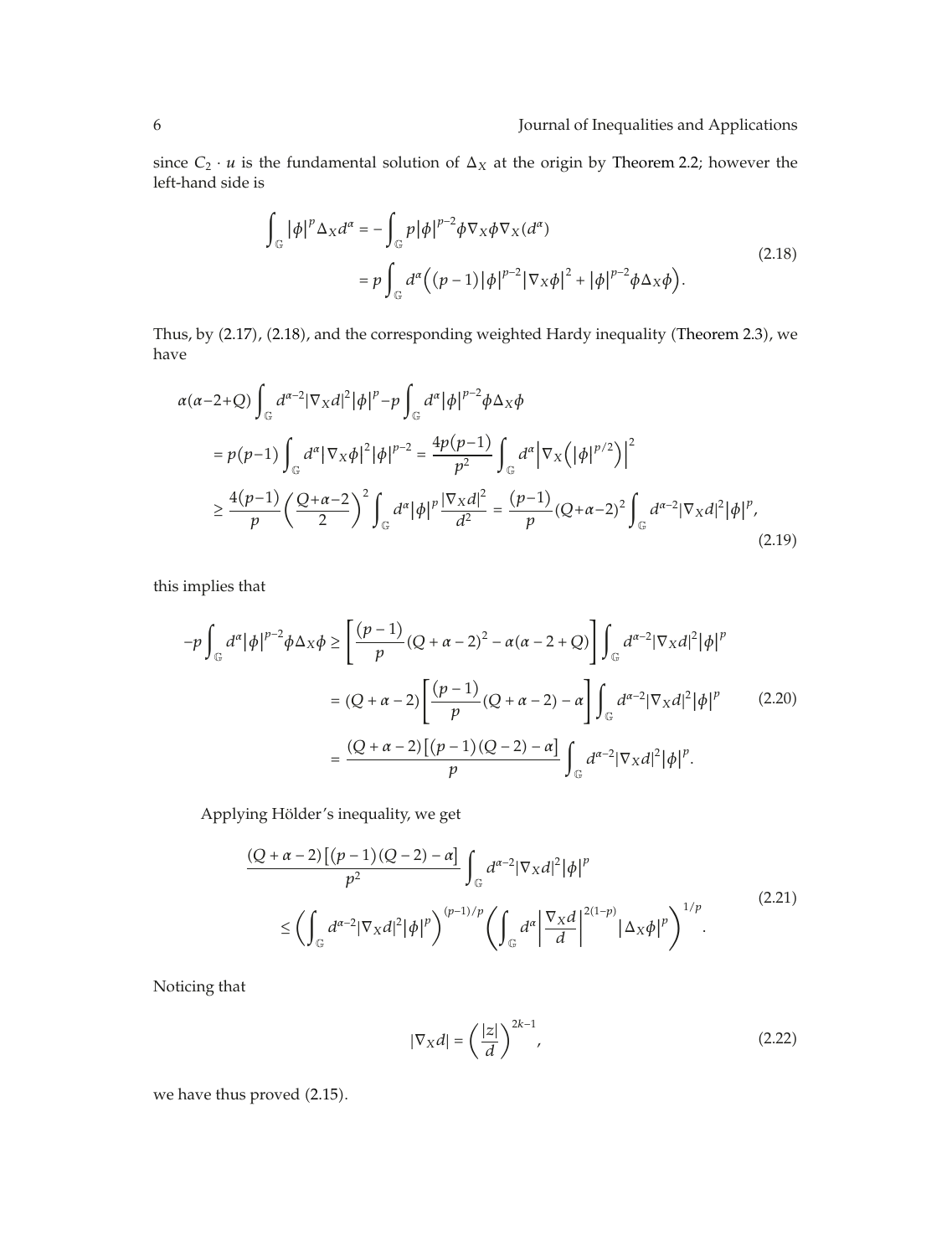It remains to show the sharpness of the constant  $((Q + \alpha - p) / p)^p$ . Let *B* be any constant satisfying the inequality

$$
\int_{\mathbb{G}} d^{\alpha-2+2p} |\nabla_X d|^{2-2p} |\Delta_X \phi|^p \ge B \int_{\mathbb{G}} d^{\alpha-2} |\nabla_X d|^2 |\phi|^p. \tag{2.23}
$$

We will prove that  $B \le ((Q + \alpha - 2)[(p - 1)(Q - 2) - \alpha]/p^2)^p$ . The idea is to find functions  ${u_j}_{j=1}^{\infty}$  so that the difference between the left- and right-hand sides approximates to 0. Given any positive integer *j* it is elementary that there exists  $\psi_j$  in  $C_0^{\infty}(0, \infty)$  such that supp  $\psi_j =$  $[2^{-j-1},2]$ ,  $\varphi_j(x) = 1$  on  $[2^{-j},1]$ , and  $|\varphi'_j(x)| \le C2^j$ ,  $|\varphi''_j(x)| \le C2^{2j}$  on  $[2^{-j-1},2^{-j}]$ , where C is a constant independent of *j*. Let

$$
u_j(z,t) = d(z,t)^{(2-Q-\alpha)/p-1/j} \psi_j(d(z,t)).
$$
\n(2.24)

*Clearly*  $u_j$  ∈ *C*∞*(G* \ {0}) which is radial. Denoting *C<sub>j</sub>* by  $(2 - Q - \alpha)/p - 1/j$ , it is easy to see that

$$
\nabla_X u_j = \begin{cases}\n0, & 0 \le d < 2^{-j-1}, \text{ or } d > 2 \\
C_j d^{C_j - 1} \nabla_X d, & 2^{-j} < d < 1,\n\end{cases}
$$
\n
$$
\Delta_X u_j = \begin{cases}\n0, & 0 \le d < 2^{-j-1}, \text{ or } d > 2 \\
C_j (C_j + Q - 2) d^{C_j - 2} |\nabla_X d|^2, & 2^{-j} < d < 1.\n\end{cases}
$$
\n(2.25)

Here we used the fact that

$$
d\Delta_X d = (Q-1)|\nabla_X d|^2. \tag{2.26}
$$

The left-hand side of the above inequality (2.23) is

LHS = 
$$
\int_{\mathbb{G}} = \int_{2^{-j} < d < 1} + \int_{2^{-j-1} < d \le 2^{-j}} + \int_{1 \le d < 2} = \int_{2^{-j} < d < 1} + I + II.
$$
 (2.27)

The first integration is

$$
\int_{2^{-j} < d < 1} d^{\alpha - 2 + 2p} |\nabla_X d|^{2 - 2p} |\Delta_X \phi|^p
$$
\n
$$
= \left( \frac{Q + \alpha - 2}{p} + \frac{1}{j} \right)^p \left( \frac{(p - 1)(Q - 2) - \alpha}{p} - \frac{1}{j} \right)^p \int_{2^{-j} < d < 1} d^{-Q - p/j} |\nabla_X d|^2,
$$
\n(2.28)

which can be evaluated as the last computations in the proof of Theorem 1 in  $[8]$ , and is

$$
\left(\frac{Q+\alpha-2}{p}+\frac{1}{j}\right)^p \left(\frac{(p-1)(Q-2)-\alpha}{p}-\frac{1}{j}\right)^p C_0(2^p-1)j,\tag{2.29}
$$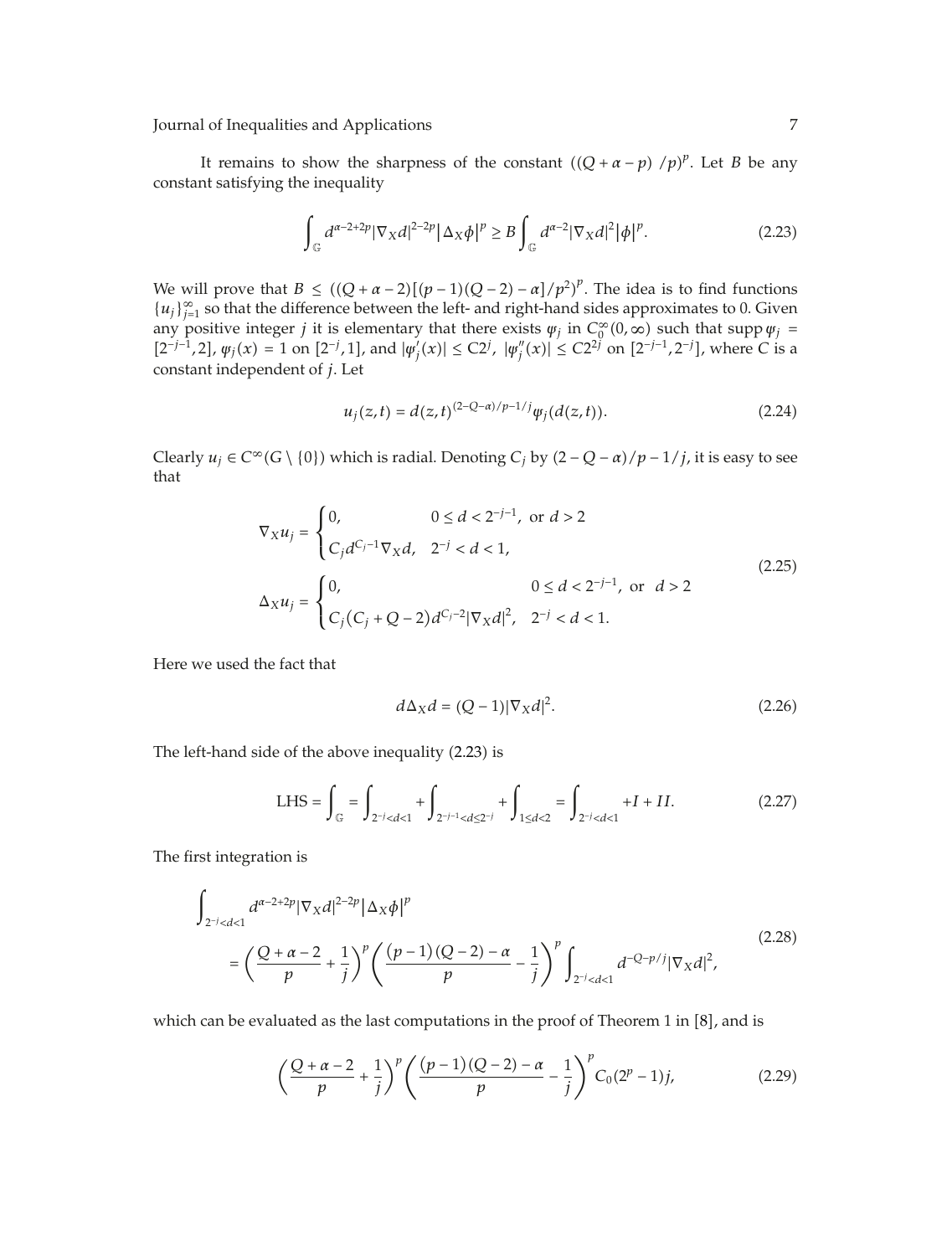where  $C_0$  is a positive constant. Similarly,

RHS = 
$$
B \int_{2^{-j} < d < 1} + III + IV.
$$
 (2.30)

The first integration is precisely the same as above and is

$$
B\int_{2^{-j} < d < 1} = BC_0(2^p - 1)j. \tag{2.31}
$$

It is easy to estimate the error terms which they are all bounded:

$$
I, II, III, IV \le C. \tag{2.32}
$$

The inequality (2.23) now becomes

$$
\left(\frac{Q+\alpha-2}{p}+\frac{1}{j}\right)^p \left(\frac{(p-1)(Q-2)-\alpha}{p}-\frac{1}{j}\right)^p C_0(2^p-1)j+I+II
$$
\n
$$
\ge BC_0(2^p-1)j+III+IV.
$$
\n(2.33)

Dividing both sides by *j* and letting  $j \rightarrow \infty$  prove our claim.  $\Box$ 

The following is an immediate consequence of Theorem 2.4, which is an extension of the uncertainty principle inequality.

**Corollary 2.7.** Let G be a Heisenberg-type group,  $k \ge 1$ , and  $Q = m + 2kq$ . Suppose that  $1 < p <$ *+∞*,  $1/p + 1/q = 1$ ,  $2 - Q < α < \min\{(p - 1)(Q - 2), (Q - 2)\}\)$ . *Then for all*  $\phi \in C_0^{\infty}(\mathbb{G} \setminus \{0\})$  *the following inequality holds:*

$$
\left(\int_{\mathbb{G}} d^{\alpha+2(p-1)} |\nabla_{X} d|^{2(1-p)} |\Delta_{X} \phi|^{p}\right)^{1/p} \left(\int_{\mathbb{G}} d^{(2-\alpha)q/p} |\nabla_{X} d|^{2q/p} |\phi|^{q}\right)^{1/q}
$$
\n
$$
\geq \frac{(Q+\alpha-2)\left[(p-1)(Q-2)-\alpha\right]}{p^{2}} \int_{\mathbb{G}} |\phi|^{2}.
$$
\n(2.34)

*Remark 2.8.* We mention that when  $p = q = 2$  and  $k = 1$ , our inequality (2.34) goes back to inequality  $(5.7)$  in  $[15]$  in the setting of H-type group.

We end this section with the following Rellich-type inequality on the polarizable group which can be proved by the same method if we noted Theorem 2*.*15 and Proposition 2*.*18 in [21] and the weighted Hardy inequality (Theorem 4.1) in [22].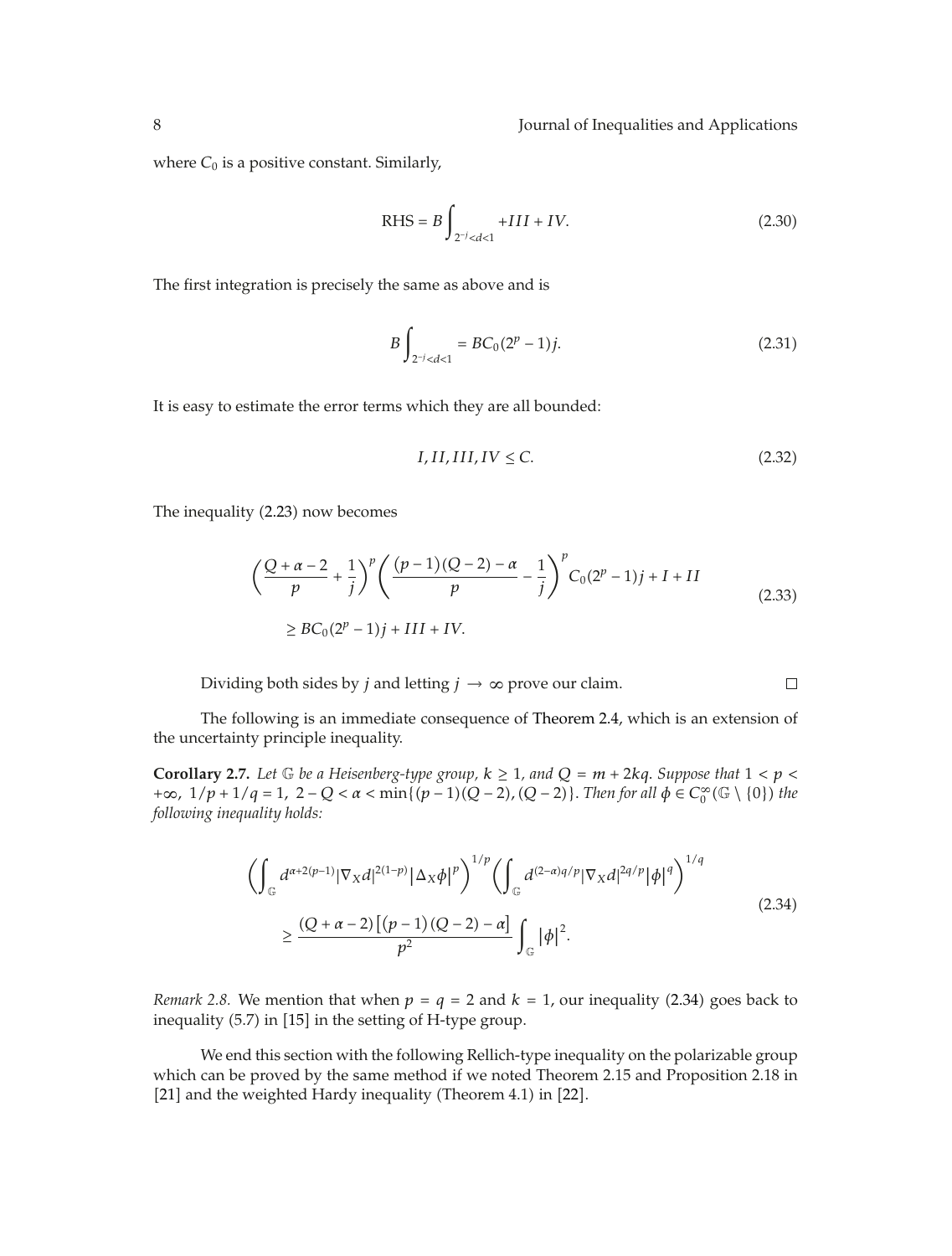**Theorem 2.9.** *Let* G *be a polarizable group with homogeneous dimension Q >* 4*. Suppose that* 1 *<*  $p < +\infty$ ,  $2 - Q < \alpha < \min\{(p-1)(Q-2), (Q-2)\}\)$ . Then the following inequality holds for all  $\phi \in C_0^{\infty}(\mathbb{G} \setminus \{0\})$ :

$$
\int_{\mathbb{G}} N^{\alpha} \left| \frac{\nabla_{\mathbb{G}} N}{N} \right|^{2(1-p)} |\Delta_{\mathbb{G}} \phi|^{p} \ge \left( \frac{(Q + \alpha - 2) \left[ (p - 1)(Q - 2) - \alpha \right]}{p^{2}} \right)^{p} \int_{\mathbb{G}} N^{\alpha} \left| \frac{\nabla_{\mathbb{G}} N}{N} \right|^{2} |\phi|^{p}.
$$
\n(2.35)

*Here*  $N = u^{1/(2-Q)}$  *is the homogeneous norm associated with the fundamental solution u for the Kohn sub-Laplacian. Moreover, the constant*  $((Q + \alpha - 2)[(p-1)(Q-2) - \alpha]/p^2)^p$  *is sharp.* 

### **3. Rellich Inequality on Nonisotropic Heisenberg Groups**

Let  $a = (a_1, a_2, \ldots, a_n)$ ,  $a_1, a_2, \ldots, a_n > 0$ . Let  $H = H(a) = \mathbb{R}^{2n} \oplus \mathbb{R}$  be the corresponding nonisotropic Heisenberg group with the product

$$
(\zeta, t) \circ (\eta, s) = \left( \zeta + \eta, t + s + 2 \sum_{j=1}^{n} a_j (\zeta_{j+n} \eta_j - \zeta_j \eta_{j+n}) \right). \tag{3.1}
$$

We consider the following nonisotropic Greiner-type vector fields:

$$
X_{j} = \frac{\partial}{\partial x_{j}} + 2ka_{j}y_{j} \left( \sum_{j=1}^{n} a_{j} |z_{j}|^{2} \right)^{k-1} \frac{\partial}{\partial t},
$$
  

$$
Y_{j} = \frac{\partial}{\partial y_{j}} - 2ka_{j}x_{j} \left( \sum_{j=1}^{n} a_{j} |z_{j}|^{2} \right)^{k-1} \frac{\partial}{\partial t},
$$
 (3.2)

*where*  $(x, y, t)$  ∈  $\mathbb{R}^{2n}$  ⊕  $\mathbb{R}$ *, x* =  $(x_1, x_2, ..., x_n)$ *, y* =  $(y_1, y_2, ..., y_n)$ *.* Denote

$$
\nabla_{H} u = (X_{1}u, ..., X_{n}u, Y_{1}u, ..., Y_{n}u),
$$
  
\n
$$
\text{div}_{H}(u_{1}, ..., u_{2n}) = \sum_{j=1}^{n} (X_{j}u_{j} + Y_{j}u_{n+j}),
$$
  
\n
$$
d = \left( \left( \sum_{j=1}^{n} a_{j} |z_{j}|^{2} \right)^{2k} + t^{2} \right)^{1/4k},
$$
  
\n
$$
Q = 2 \sum_{j=1}^{n} a_{j} + 2k.
$$
\n(3.3)

For further information on the nonisotropic Heisenberg group, see, for example, [23, 24].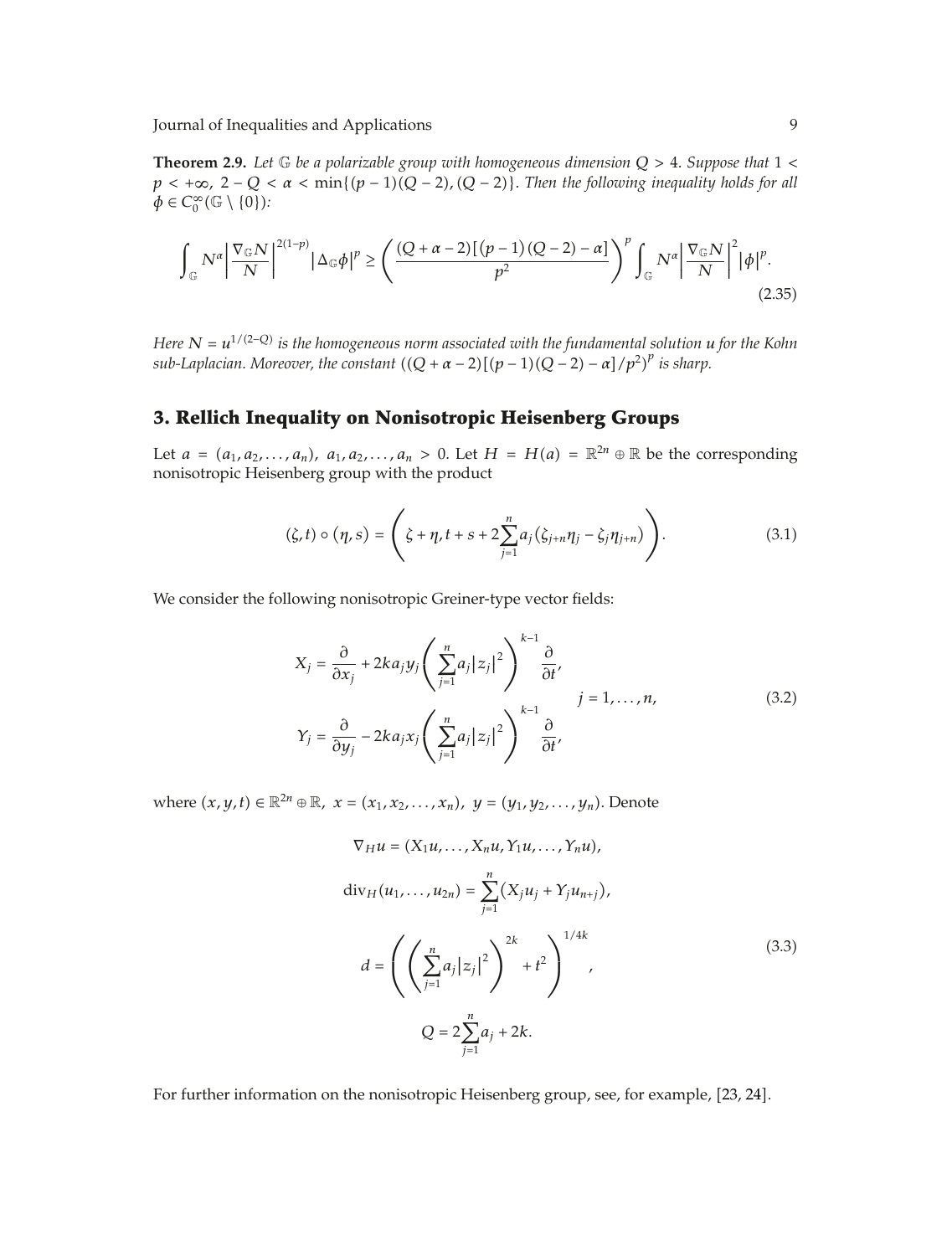In this section we prove firstly the *L<sup>p</sup>* Hardy-type inequality associated with the Greiner-type vector fields (3.2) on the nonisotropic Heisenberg group *H*.

**Theorem 3.1.** Let  $H = H(a)$  be the anisotropic Heisenberg group with  $a_j \leq 1$ ,  $j = 1, ..., n$ . Let  $\alpha \in \mathbb{R}$ ,  $2 \le p < Q + \alpha$  and  $\Phi \in C_0^{\infty}(H \setminus \{0\})$ . Then the following inequality is valid:

$$
\int_H d^{\alpha} |\nabla_L \Phi|^p \ge \left(\frac{Q+\alpha-p}{p}\right)^p \int_H d^{\alpha-2kp} \left(\sum_{j=1}^n a_j^2 |z_j|^2\right)^{p/2} \left(\sum_{j=1}^n a_j |z_j|^2\right)^{(k-1)p} |\Phi|^p, \tag{3.4}
$$

*where*  $d = \left( (\sum_{j=1}^n a_j |z_j|^2)^{2k} + t^2 \right)^{1/4k}$ ,  $Q = 2 \sum_{j=1}^n a_j + 2k$ .

For the proof of the above inequality, we need the following lemma which can be proved by a similar method in [25].

**Lemma 3.2.** *Let*  $w \ge 0$  *be a weight function in*  $\Omega \subset \mathbb{G}$  *and*  $L_{p,k,w}u = \text{div}_H(|\nabla_H u|^{p-2}w\nabla_H u)$ . *Suppose that for some*  $\lambda > 0$ , *there exists*  $v \in C^{\infty}(\Omega)$ ,  $v > 0$  *such that* 

$$
-L_{p,k,w}v \ge \lambda g v^{p-1} \tag{3.5}
$$

*for some g* ≥ 0*, in the sense of distribution acting on nonnegative test functions. Then for any u* ∈  $HW_0^{1,p}(\Omega,w)$ , it holds that

$$
\int_{\Omega} |\nabla_H u|^p w \ge \lambda \int_{\Omega} g |u|^p,\tag{3.6}
$$

where  $HW_0^{1,p}(\Omega,w)$  denote the closure of  $C_0^\infty(\Omega)$  in the norm  $(\int_\Omega |\nabla_H u|^p w)^{1/p}.$ 

We now prove Theorem 3.1.

*Proof.* Take  $w = d^{\alpha}$  and  $v = d^{(p-Q-\alpha)/p}$ . Noting that

$$
L_{H,p,w}v = \sum_{i=1}^{n} \Big[ X_i \Big( |\nabla_L v|^{p-2} w X_i v \Big) + Y_i \Big( |\nabla_L v|^{p-2} w Y_i v \Big) \Big],
$$
  
\n
$$
X_i d = \frac{\Big[ \Big( \sum_{j=1}^{n} a_j |z_j|^2 \Big)^{2k-1} a_i x_i + \Big( \sum_{j=1}^{n} a_j |z_j|^2 \Big)^{k-1} a_i y_i t \Big]}{d^{4k-1}},
$$
  
\n
$$
Y_i d = \frac{\Big[ \Big( \sum_{j=1}^{n} a_j |z_j|^2 \Big)^{2k-1} a_i y_i - \Big( \sum_{j=1}^{n} a_j |z_j|^2 \Big)^{k-1} a_i x_i t \Big]}{d^{4k-1}},
$$
  
\n
$$
|\nabla_L d|^2 = \frac{\Big( \sum_{j=1}^{n} a_j^2 |z_j|^2 \Big) \Big( \sum_{j=1}^{n} a_j |z_j|^2 \Big)^{2k-2}}{d^{4k-2}},
$$
  
\n(3.7)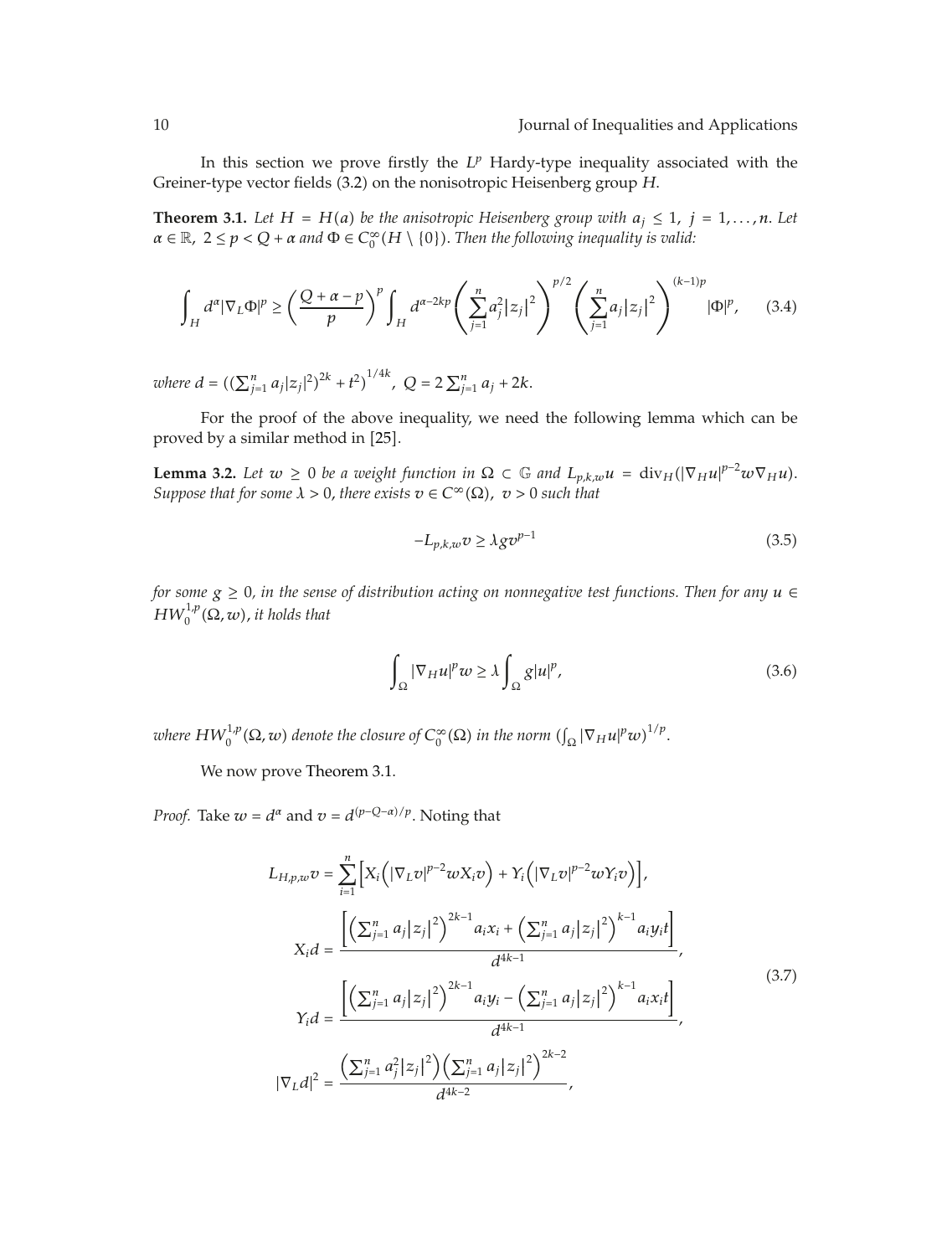we get

$$
-L_{H,p,w}v = -\sum_{i=1}^{n} \left[ X_i \left( d^{\alpha} \left| \frac{Q + \alpha - p}{p} d^{-(Q + \alpha)/p} \right|^{p-2} |\nabla_L d|^{p-2} \left( \frac{p - Q - \alpha}{p} \right) d^{-(Q + \alpha)/p} X_i d \right) \right.
$$

$$
+ Y_i \left( d^{\alpha} \left| \frac{Q + \alpha - p}{p} d^{-(Q + \alpha)/p} \right|^{p-2} |\nabla_L d|^{p-2} \left( \frac{p - Q - \alpha}{p} \right) d^{-(Q + \alpha)/p} Y_i d \right) \right]
$$
(3.8)
$$
= \left( \frac{Q + \alpha - p}{p} \right)^{p-1} \{ I_1 + I_2 + I_3 + I_4 \},
$$

where

$$
I_{1} = \left(\frac{Q + \alpha - pQ}{p} + (2 - p)(2k - 1)\right) d^{(Q + \alpha - pQ - p)/p + (2 - p)(2k - 1)}
$$
\n
$$
\times \left(\sum_{j=1}^{n} a_{j}^{2} |z_{j}|^{2}\right)^{(p-2)/2} \left(\sum_{j=1}^{n} a_{j} |z_{j}|^{2}\right)^{(p-2)(k-1)} |\nabla_{L} d|^{2};
$$
\n
$$
I_{2} = (p - 2) d^{(Q + \alpha - pQ)/p + (2 - p)(2k - 1)} \left(\sum_{j=1}^{n} a_{j}^{2} |z_{j}|^{2}\right)^{(p-4)/2} \left(\sum_{j=1}^{n} a_{j} |z_{j}|^{2}\right)^{(p-2)(k-1)}
$$
\n
$$
\times \sum_{j=1}^{n} a_{j}^{2} (x_{j} \cdot X_{j} d + y_{j} \cdot Y_{j} d);
$$
\n
$$
I_{3} = 2(k - 1)(p - 2) d^{(Q + \alpha - pQ)/p + (2 - p)(2k - 1)} \left(\sum_{j=1}^{n} a_{j}^{2} |z_{j}|^{2}\right)^{(p-2)/2} \left(\sum_{j=1}^{n} a_{j} |z_{j}|^{2}\right)^{(p-2)(k-1) - 1}
$$
\n
$$
\times \sum_{j=1}^{n} a_{j} (x_{j} \cdot X_{j} d + y_{j} \cdot Y_{j} d);
$$
\n
$$
I_{4} = d^{(Q + \alpha - pQ)/p + (2 - p)(2k - 1)} \left(\sum_{j=1}^{n} a_{j}^{2} |z_{j}|^{2}\right)^{(p-2)/2} \left(\sum_{j=1}^{n} a_{j} |z_{j}|^{2}\right)^{(p-2)(k-1)} \sum_{j=1}^{n} (X_{j}^{2} d + Y_{j}^{2} d).
$$
\n(3.9)

By direct computations we have

$$
\sum_{j=1}^{n} a_j (x_j \cdot X_j d + y_j \cdot Y_j d) = \frac{\left(\sum_{j=1}^{n} a_j |z_j|^2\right)^{2k-1} \left(\sum_{j=1}^{n} a_j^2 |z_j|^2\right)}{d^{4k-1}},
$$
\n
$$
\sum_{j=1}^{n} a_j^2 (x_j \cdot X_j d + y_j \cdot Y_j d) = \frac{\left(\sum_{j=1}^{n} a_j |z_j|^2\right)^{2k-1} \left(\sum_{j=1}^{n} a_j^3 |z_j|^2\right)}{d^{4k-1}},
$$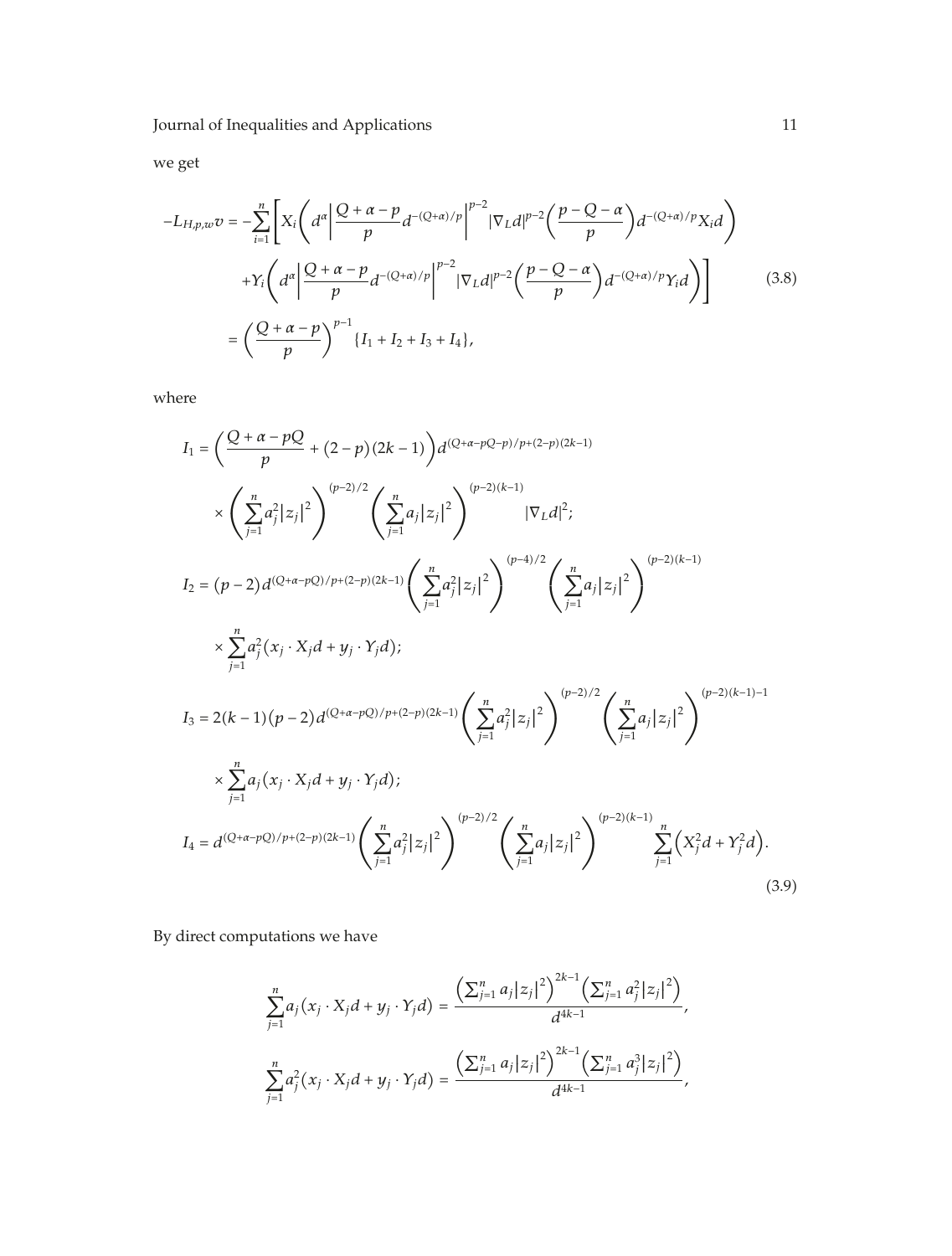$$
\sum_{j=1}^{n} \left( X_j^2 d + Y_j^2 d \right) = \left( \sum_{j=1}^{n} a_j |z_j|^2 \right)^{2(k-1)} \frac{\left( 2 \sum_{j=1}^{n} a_j \right) \left( \sum_{j=1}^{n} a_j |z_j|^2 \right) + \sum_{j=1}^{n} a_j^2 |z_j|^2}{d^{4k-1}}.
$$
\n(3.10)

Then

$$
-L_{H,p,w}v = \left(\frac{Q+\alpha-p}{p}\right)^{p-1} d^{(Q+\alpha)/p-1-Q+(2k-1)(2-p)} \left(\sum_{j=1}^{n} a_j^2 |z_j|^2\right)^{(p-4)/2} \left(\sum_{j=1}^{n} a_j |z_j|^2\right)^{(k-1)p} \cdot II,
$$
\n(3.11)

where

$$
II = \left\{ \left( \frac{Q+\alpha}{p} - Q + (2k-1)(2-p) \right) \left( \sum_{j=1}^{n} a_j^2 |z_j|^2 \right)^2 + (p-2) \left( \sum_{j=1}^{n} a_j |z_j|^2 \right) \left( \sum_{j=1}^{n} a_j^3 |z_j|^2 \right) + 2(k-1)(p-2) \left( \sum_{j=1}^{n} a_j^2 |z_j|^2 \right)^2 + \left( \sum_{j=1}^{n} a_j^2 |z_j|^2 \right)^2 + \left( \sum_{j=1}^{n} a_j^2 |z_j|^2 \right)^2 \right\} + \left( 2k - 1) \left( \sum_{j=1}^{n} a_j^2 |z_j|^2 \right) + \left( 2 \sum_{j=1}^{n} a_j \right) \left( \sum_{j=1}^{n} a_j |z_j|^2 \right) \right\}.
$$
\n(3.12)

Using Cauchy inequality

$$
\left(\sum_{j=1}^{n} a_j |z_j|^2\right) \left(\sum_{j=1}^{n} a_j^3 |z_j|^2\right) \ge \left(\sum_{j=1}^{n} a_j^2 |z_j|^2\right)^2 \tag{3.13}
$$

and that (since, by assumption,  $a_j \leq 1$ ,  $j = 1, \ldots, n$ )

$$
\sum_{j=1}^{n} a_j |z_j|^2 \ge \sum_{j=1}^{n} a_j^2 |z_j|^2,
$$
\n(3.14)

we find

$$
II \ge \frac{Q + \alpha - p}{p} \left( \sum_{j=1}^{n} a_j^2 |z_j|^2 \right)^2,
$$
\n(3.15)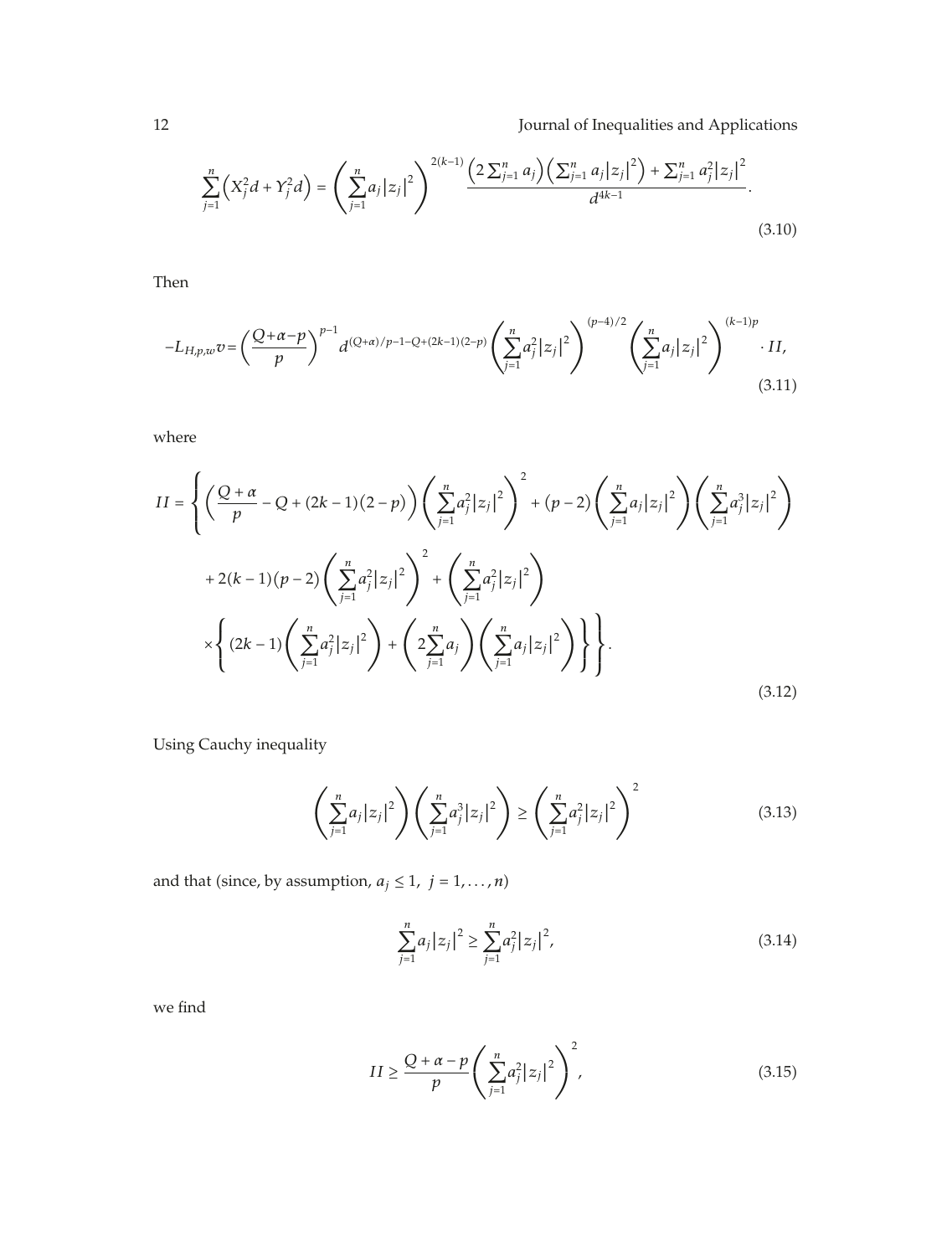so for  $p \geq 2$ ,

$$
-L_{H,p,w}v \ge \left(\frac{Q+\alpha-p}{p}\right)^p \left(d^{(p-Q-\alpha)/p}\right)^{p-1} d^{\alpha-2kp} \left(\sum_{j=1}^n a_j^2 |z_j|^2\right)^{p/2} \left(\sum_{j=1}^n a_j |z_j|^2\right)^{(k-1)p}
$$
  
=  $\left(\frac{Q+\alpha-p}{p}\right)^p v^{p-1} d^{\alpha-p} |\nabla_L d|^p.$  (3.16)

Hence Theorem 3.1 follows from Lemma 3.2 with  $\lambda = ((Q + \alpha - p)/p)^p$ ,  $g = d^{\alpha-p} |\nabla_L d|^p$ .  $\Box$ 

Now it is time to prove the following Rellich inequality on nonisotropic Heisenberg group.

**Theorem 3.3.** *Let*  $H = H(a)$  *be a nonisotropic Heisenberg group with*  $a_j \le 1$ ,  $j = 1, ..., n$ . *Suppose that*  $\alpha \in \mathbb{R}$ ,  $2 - Q < \alpha \leq 0$  and  $u \in C_0^{\infty}(H \setminus \{0\})$ . Then the following inequality is valid:

$$
\int_{H} \frac{d^{\alpha-4k+4kp}}{\left(\sum_{j=1}^{n} a_{j}^{2} |z_{j}|^{2}\right)^{(2k-1)(p-1)}} |\Delta_{H} u|^{p} \leq \left(\frac{\left((p-1)(Q-2) - \alpha\right)(Q+\alpha-2)}{p^{2}}\right)^{p} \int_{H} d^{\alpha-4k} \left(\sum_{j=1}^{n} a_{j}^{2} |z_{j}|^{2}\right)^{2k-1} |u|^{p},\tag{3.17}
$$

*where*  $d = \left( \left( \sum_{j=1}^{n} a_j |z_j|^2 \right)^{2k} + t^2 \right)^{1/4k}$ ,  $Q = 2 \sum_{j=1}^{n} a_j + 2k$ .

*Remark 3.4.* If  $p = 2$ ,  $\alpha = -2$ , and  $k = a_i = 1$   $(i = 1, ..., n)$ , then we get the Rellich inequality on the Heisenberg group  $\mathbb{H}^n$  with homogeneous dimension  $Q = 2n + 2$ :

$$
\int_{\mathbb{H}^n} \frac{d^2}{|z|^2} |\Delta_{\mathbb{H}^n} u|^2 \ge \left(\frac{Q(Q-4)}{4}\right)^2 \int_{\mathbb{H}^n} \frac{|z|^2}{d^6} |u|^2.
$$
 (3.18)

We also mention that to our knowledge, even in the special case  $k = a_j = 1$ ,  $j = 1, 2, ..., n$ , our inequality (3.17) is new.

We now give the proof of Theorem 3.3.

*Proof.* We have

$$
\int_{H} |u|^{p} \Delta_{X} d^{\alpha} = \alpha \int_{H} |u|^{p} \left( (\alpha - 1) d^{\alpha - 2} |\nabla_{H} d|^{2} + d^{\alpha - 1} \Delta_{H} d \right)
$$
\n
$$
= \alpha (\alpha - 1) \int_{H} |u|^{p} d^{\alpha - 2} |\nabla_{H} d|^{2} + \alpha \int_{H} |u|^{p} d^{\alpha - 1} \Delta_{H} d. \tag{3.19}
$$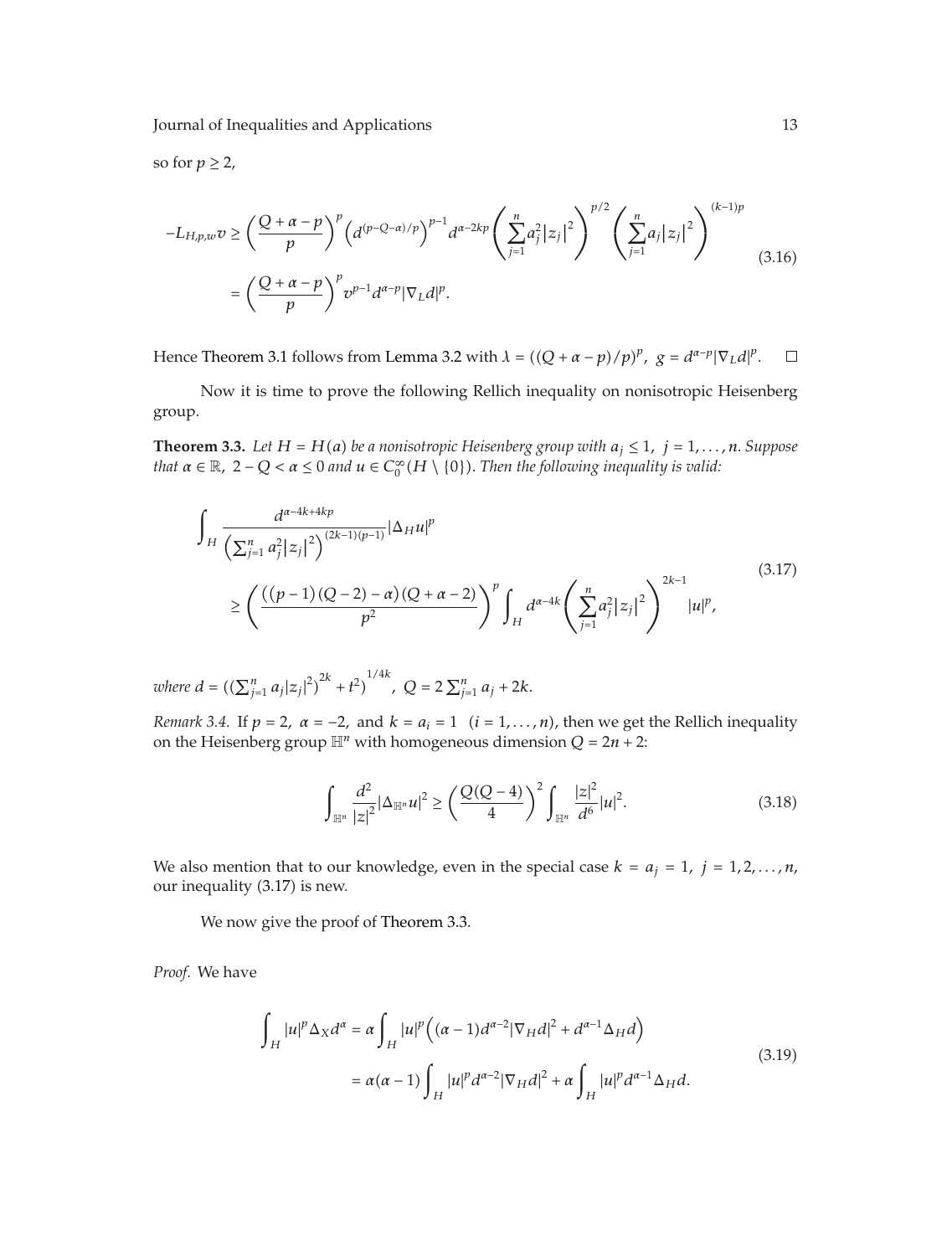By a direct computation we have

$$
X_i d = \frac{\left[ \left( \sum_{j=1}^n a_j |z_j|^2 \right)^{2k-1} a_i x_i + \left( \sum_{j=1}^n a_j |z_j|^2 \right)^{k-1} a_i y_i t \right]}{d^{4k-1}},
$$
\n
$$
Y_i d = \frac{\left[ \left( \sum_{j=1}^n a_j |z_j|^2 \right)^{2k-1} a_i y_i - \left( \sum_{j=1}^n a_j |z_j|^2 \right)^{k-1} a_i x_i t \right]}{d^{4k-1}},
$$
\n
$$
|\nabla_H d|^2 = \frac{\left( \sum_{j=1}^n a_j^2 |z_j|^2 \right) \left( \sum_{j=1}^n a_j |z_j|^2 \right)^{2k-2}}{d^{4k-2}},
$$
\n
$$
\Delta_H d = \left( \sum_{j=1}^n a_j |z_j|^2 \right)^{2(k-1)} \frac{\left( 2 \sum_{j=1}^n a_j \right) \left( \sum_{j=1}^n a_j |z_j|^2 \right) + (2k-1) \sum_{j=1}^n a_j^2 |z_j|^2}{d^{4k-1}}.
$$
\n(3.20)

Noting that  $a_i \leq 1$  then

$$
d\Delta_H d \ge (Q-1)|\nabla_H d|^2; \tag{3.21}
$$

we take  $\alpha$  < 0 and thus deduce from (3.19) that

$$
\int_{H} |u|^{p} \Delta_{X} d^{\alpha} \le \alpha (Q + \alpha - 2) \int_{H} |u|^{p} d^{\alpha - 2} |\nabla_{H} d|^{2}.
$$
\n(3.22)

On the other hand,

$$
\int_{H} |u|^{p} \Delta_{H} d^{\alpha} = -p \int_{H} |u|^{p-2} u \nabla_{H} u \nabla_{H} (d^{\alpha})
$$
\n
$$
= p \int_{H} d^{\alpha} \Big( (p-1) |u|^{p-2} |\nabla_{H} u|^{2} + |u|^{p-2} u \Delta_{H} u \Big). \tag{3.23}
$$

Combining with (3.22), (3.23), and the *L*<sup>2</sup> weighted Hardy inequality associated with the Greiner-type vector fields  $(3.2)$  on the nonisotropic Heisenberg group  $(3.4)$ , then we only need to do the same steps as in Theorem 2.4 and thus finish the proof of Theorem 3.3. $\Box$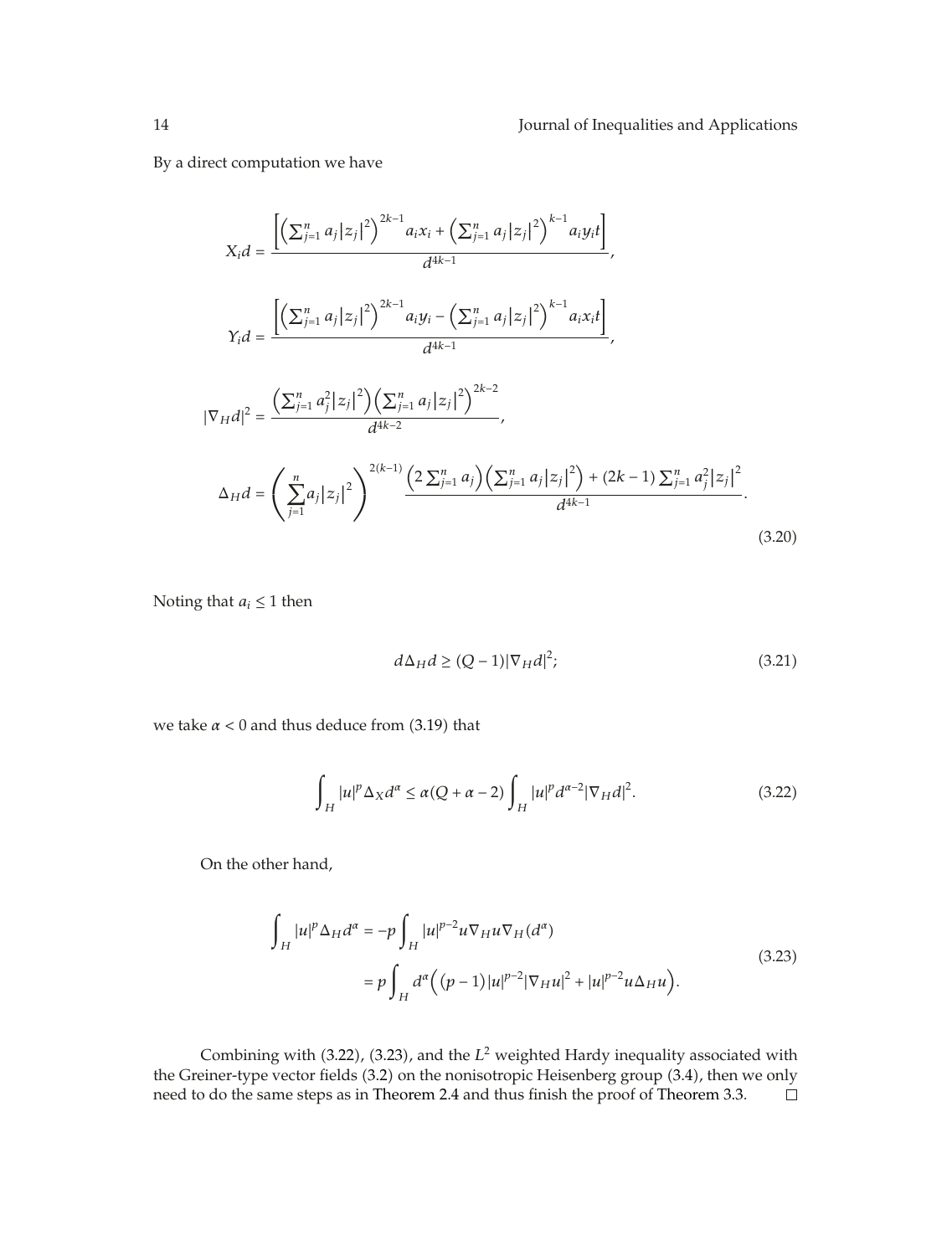The following is also an uncertainty principle type inequality which is an immediate consequence of Theorem 3.3.

**Corollary 3.5.** *Let*  $H = H(a)$  *be an anisotropic Heisenberg group with*  $a_j \le 1$ ,  $j = 1, ..., n$ . *Then for*  $u \in C_0^{\infty}(H \setminus \{0\})$ ,  $1/p + 1/q = 1$   $(1 < p < \infty)$ , the following inequality holds:

$$
\left(\int_{H} \left(\frac{d^{4k}}{\left(\sum_{j=1}^{n} a_{j}^{2} |z_{j}|^{2}\right)^{2k-1}}\right)^{p-1} |\Delta_{H}u|^{p}\right)^{1/p} \left(\int_{H} \left(\frac{d^{4k}}{\left(\sum_{j=1}^{n} a_{j}^{2} |z_{j}|^{2}\right)^{2k-1}}\right)^{1/(p-1)} |u|^{q}\right)^{1/q}
$$
\n
$$
\geq \frac{(p-1)(Q-2)^{2}}{p^{2}} \int_{H} |u|^{2},\tag{3.24}
$$

*where*  $d = \left( (\sum_{j=1}^n a_j |z_j|^{2k})^2 + t^2 \right)^{1/4k}$ ,  $Q = 2 \sum_{j=1}^n a_j + 2k$ .

By a similar method, we can get the following inequality which does not contain the weight  $|\nabla_H d|$ , so we omit the proof.

**Theorem 3.6.** *Let*  $H = H(a)$  *be a nonisotropic Heisenberg group with*  $a_j \le 1$ ,  $j = 1, \ldots, n$ . *Let*  $\alpha \in \mathbb{R}$ ,  $2 - Q < \alpha \leq 0$  and  $u \in C_0^{\infty}(H \setminus \{0\})$ . Then the following inequality is valid:

$$
\int_{H} |z|^{\alpha} |\Delta_{H} u|^{p} \ge \left( \frac{((p-1)(2\sum_{i=1}^{n} a_{i}) - \alpha)(2\sum_{i=1}^{n} a_{i} + \alpha - 2p)}{p^{2}} \right)^{p} \int_{H} |z|^{\alpha - 2p} |u|^{p}.
$$
 (3.25)

With the help of Theorem 3.6, we can also obtain a Rellich-Sobolev-type inequality on the Heisenberg group.

**Corollary 3.7.** Let  $H = \mathbb{H}^n$  be the Heisenberg group with homogeneous dimension  $Q = 2n + 2$ . *Suppose that*  $1 < p < (Q - 2)/2$ ,  $0 \le s \le p$ ,  $p_s = p(Q - 2s) / (Q - 2p)$ . Then there exists a positive  $\alpha$  *constant*  $C$  *such that for any*  $u \in C_0^\infty(H \setminus \{0\})$ *, the following inequality holds:* 

$$
\left(\int_H \frac{|u|^{p_s}}{|z|^{2s}}\right)^{1/p_s} \le C \left(\int_H |\Delta_H u|^p\right)^{1/p}.\tag{3.26}
$$

*Proof.* By Hölder inequality we have

$$
\int_H \frac{|u|^{p_s}}{|z|^{2s}} = \int_H \frac{|u|^s}{|z|^{2s}} |u|^{Q(p-s)/(Q-2p)} \le \left(\int_H \frac{|u|^p}{|z|^{2p}}\right)^{s/p} \left(\int_H |u|^{pQ/(Q-2p)}\right)^{(p-s)/p}.\tag{3.27}
$$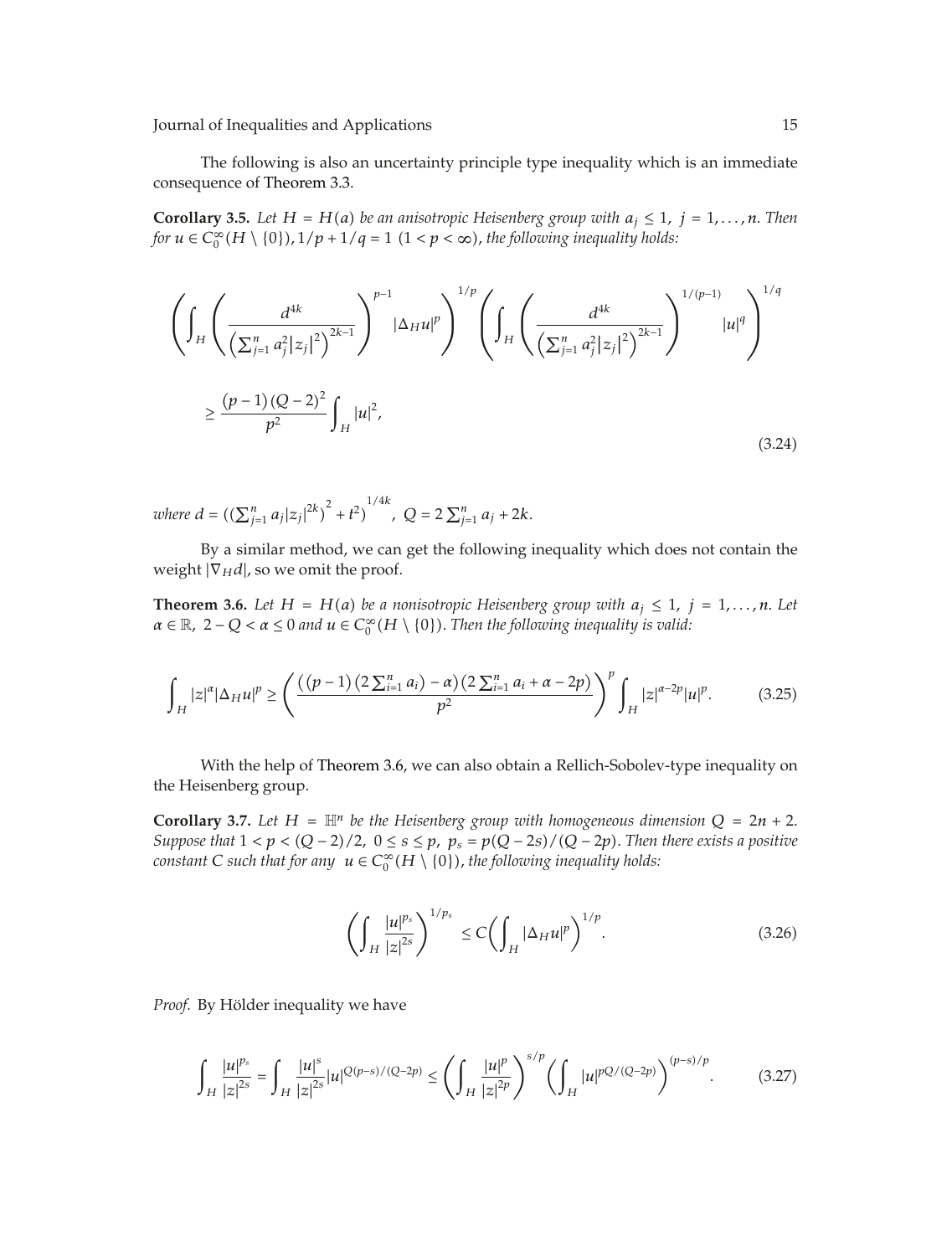Thanks to the Rellich inequality (3.25) with  $\alpha = 0$ ,  $a_i = 1$  ( $i = 1, 2, ..., n$ ) and the Sobolev inequality on the nilpotent Lie group (Chapter IV Theorem  $3.3.1$  in  $[26]$ ) we get

$$
\int_{H} \frac{|u|^{p_{s}}}{|z|^{2s}} \leq C \left( \int_{H} |\Delta_{H} u|^{p} \right)^{s/p} \left( \int_{H} |\Delta_{H} u|^{p} \right)^{Q(p-s)/p(Q-2p)} = C \left( \int_{H} |\Delta_{H} u|^{p} \right)^{(Q-2s)/(Q-2p)}.
$$
\n(3.28)

Thus we obtain the desired result.

#### **Acknowledgments**

The authors would like to thank Professor Genkai Zhang for constant encouragement and the referee for his/her helpful comments. The research was supported by the Natural Science Foundation of Zhejiang Province (no. Y6090359, Y6090383) and Department of Education of Zhejiang Province (no. Z200803357).

#### **References**

- [1] L. Hörmander, "Hypoelliptic second order differential equations," Acta Mathematica, vol. 119, pp. 147–171, 1967.
- 2 G. B. Folland and E. M. Stein, *Hardy Spaces on Homogeneous Groups*, vol. 28 of *Mathematical Notes*, Princeton University Press, Princeton, NJ, USA, 1982.
- [3] A. Nagel, E. M. Stein, and S. Wainger, "Balls and metrics defined by vector fields. I. Basic properties," *Acta Mathematica*, vol. 155, no. 1-2, pp. 103–147, 1985.
- 4 J. J. Kohn, "Hypoellipticity and loss of derivatives," *Annals of Mathematics. Second Series*, vol. 162, no. 2, pp. 943–986, 2005, With an appendix by Makhlouf Derridj and David S. Tartakoff.
- 5 R. Beals, B. Gaveau, and P. Greiner, "Uniforms hypoelliptic Green's functions," *Journal de Mathématiques Pures et Appliqués, vol. 77, no. 3, pp. 209-248, 1998.*
- 6 H. Zhang and P. Niu, "Hardy-type inequalities and Pohozaev-type identities for a class of *p*degenerate subelliptic operators and applications," *Nonlinear Analysis: Theory, Methods & Applications*, vol. 54, no. 1, pp. 165–186, 2003.
- 7 A. Kaplan, "Fundamental solutions for a class of hypoelliptic PDE generated by composition of quadratic forms," *Transactions of the American Mathematical Society*, vol. 258, no. 1, pp. 147–153, 1980.
- [8] Y. Jin and G. Zhang, "Fundamental solutions for a class of degenerate p-Laplacian operators and applications to Hardy type inequalities," to appear in *Canadian Journal of Mathematics*.
- 9 E. B. Davies and A. M. Hinz, "Explicit constants for Rellich inequalities in *Lp*Ω," *Mathematische Zeitschrift*, vol. 227, no. 3, pp. 511–523, 1998.
- 10 Adimurthi, M. Grossi, and S. Santra, "Optimal Hardy-Rellich inequalities, maximum principle and related eigenvalue problem," *Journal of Functional Analysis*, vol. 240, no. 1, pp. 36–83, 2006.
- 11 G. Barbatis, "Best constants for higher-order Rellich inequalities in *Lp*Ω," *Mathematische Zeitschrift*, vol. 255, no. 4, pp. 877–896, 2007.
- 12 G. Barbatis and A. Tertikas, "On a class of Rellich inequalities," *Journal of Computational and Applied Mathematics*, vol. 194, no. 1, pp. 156–172, 2006.
- 13 A. Tertikas and N. B. Zographopoulos, "Best constants in the Hardy-Rellich inequalities and related improvements," *Advances in Mathematics*, vol. 209, no. 2, pp. 407–459, 2007.
- 14 Q. Yang, "Best constants in the Hardy-Rellich type inequalities on the Heisenberg group," *Journal of Mathematical Analysis and Applications*, vol. 342, no. 1, pp. 423–431, 2008.
- 15 I. Kombe, "Hardy, Rellich and uncertainty principle inequalities on Carnot groups," http://arxiv.org/abs/math/0611850.
- [16] M. Cowling, A. Dooley, A. Korányi, and F. Ricci, "An approach to symmetric spaces of rank one via groups of Heisenberg type," *The Journal of Geometric Analysis*, vol. 8, no. 2, pp. 199–237, 1998.

 $\Box$